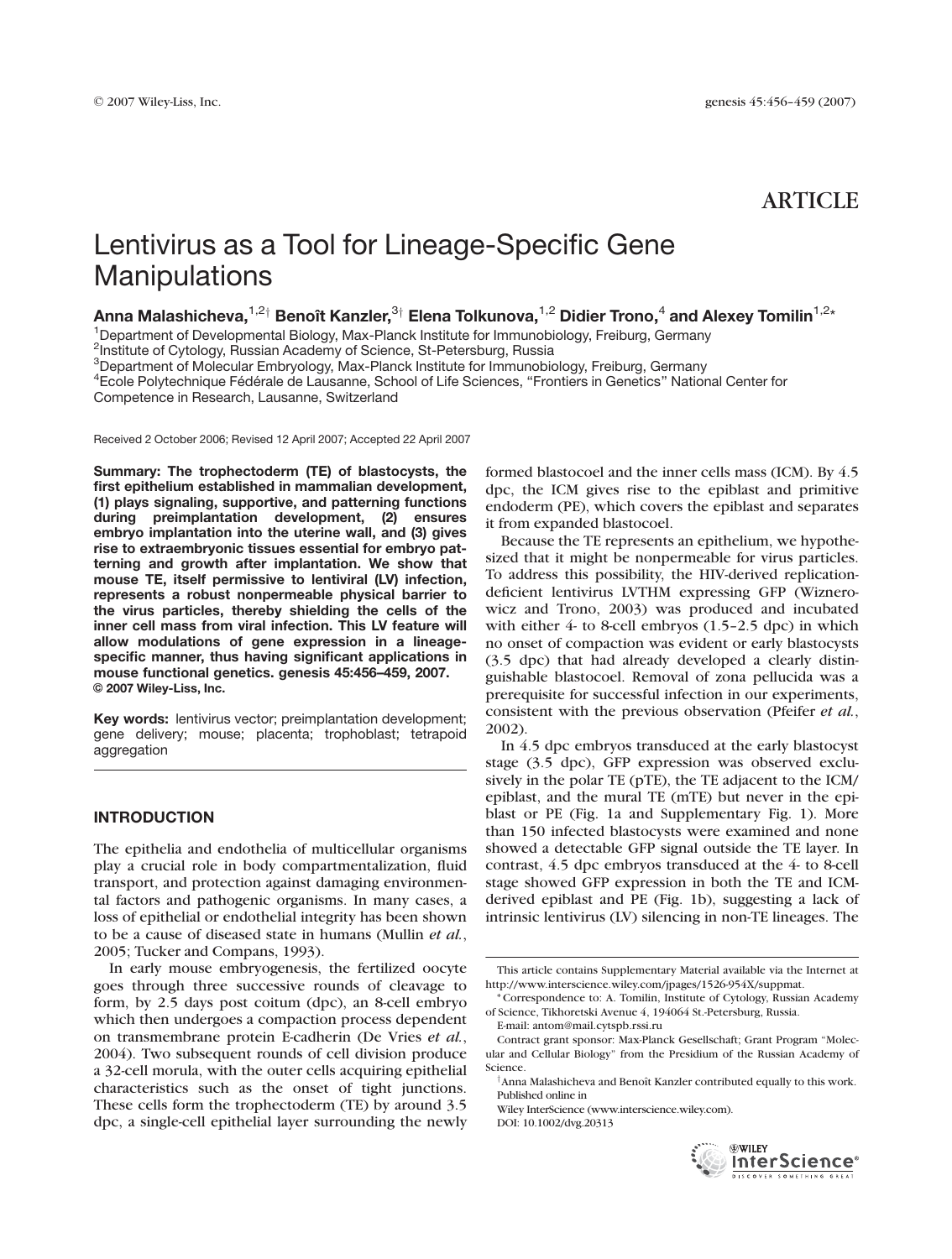

FIG. 1. Selective lentiviral (LV) transduction of the trophectoderm (TE) and its derivatives. Confocal images of 4.5 dpc blastocysts infected with a GFP-expressing LV (LVTHM), at early blastocysts (3.5 dpc) (a) or at 4- to 8-cell stage (1.5–2.5 dpc) (b). Noninfected 4.5 dpc blastocysts are shown as a negative control (c). For postimplantation analysis, preimplantation embryos were infected with LVTHM at 3.5 dpc (d) or 1.5–2.5 dpc (e), transferred to pseudopregnant foster females at 3.5 dpc, dissected at 10.5 dpc, and analyzed under fluorescent stereomicroscope. Note that, in blastocyst-infected embryos, GFP is detectable exclusively in the pTE-derived placenta (Pl, cross-cut) and not in epiblast (Ep)- and primitive endoderm (PE)-derived embryo proper (Em) and visceral yolk sac (YS), respectively. The TG cells, descendants of mTE, located on the surface of the Reichert membrane were frequently GFP positive (data not shown). De, decidua. Dotted lines in (a) and (c) depict the location of the epiblast/PE/TE cells within the blastocysts.

absence of bias toward LV silencing in a particular embryonic or extraembryonic lineage, including epiblast and PE, has been previously reported (Pfeifer et al., 2002).

After implantation, the pTE continues proliferation to form the extraembryonic ectoderm and ectoplacental cone. These cells will eventually give rise to the spongiotrophoblast and labyrinth compartments of the placenta. mTE cells cease proliferation and become polyploid trophoblast giant (TG) cells located on the outer surface of the Reichert membrane. To trace the fate of GFP posi-

FIG. 2. Scheme illustrating an implementation of the observed inability of replication-deficient LVs to infect cells beyond the TE layer. A simple one-step transduction enables the targeting of LVencoded DNAs or interfering RNAs specifically to the TE and placenta, leaving ICM- and PE-derived tissues unaffected (upper row). A two-step approach can be used to perform a reciprocal manipulation, consisting of targeting only the ICM and its derivatives (lower row). LV-infected cells are depicted in color, green or pink, and noninfected cells are gray. See text for further details.

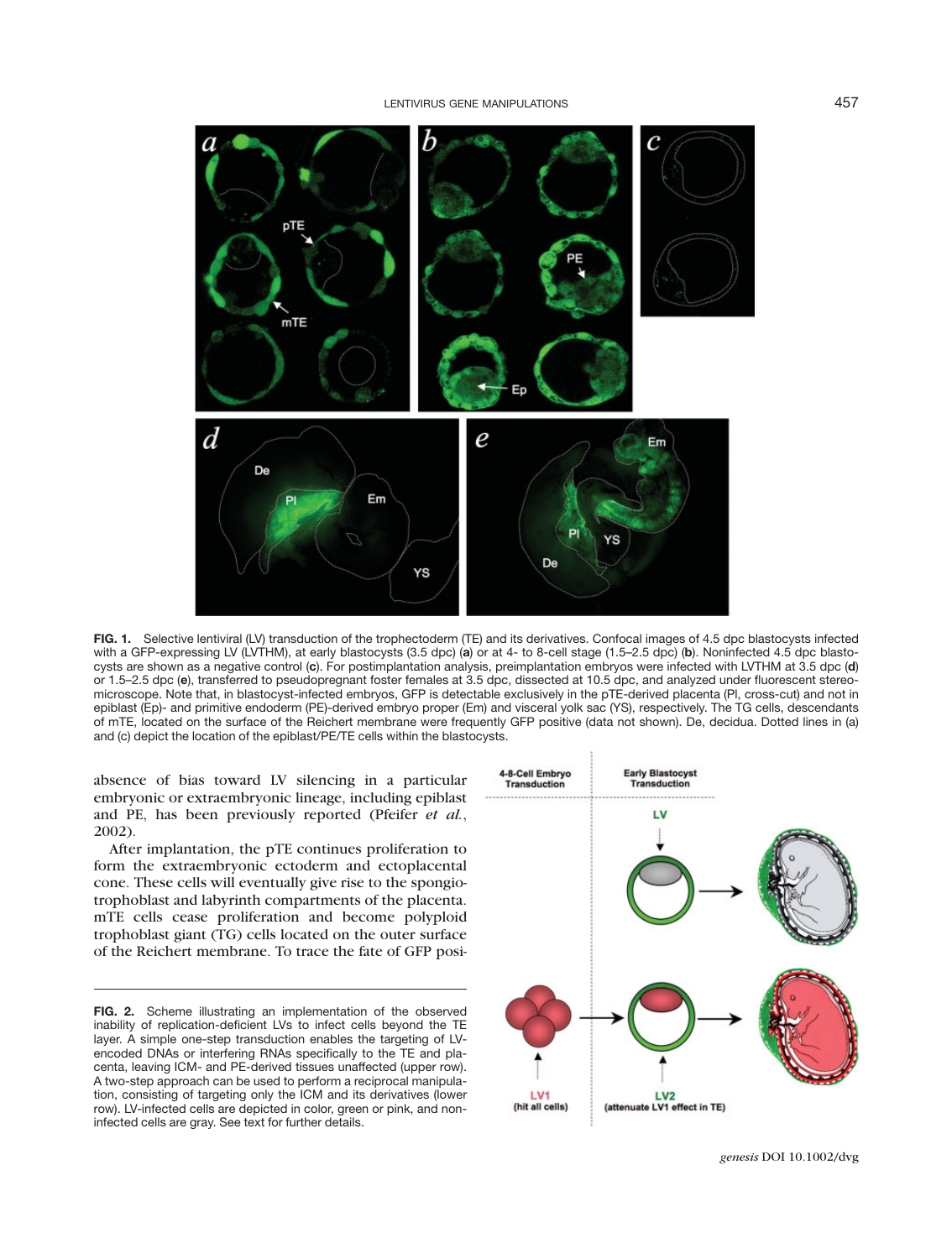tive cells after implantation, embryos infected with LVTHM at different stages of the preimplantation period were retransferred into pseudopregnant foster females, dissected together with the extraembryonic membranes and placenta at 10.5 dpc, briefly fixed, and examined under fluorescent stereomicroscope. Consistent with the results described earlier, GFP expression of blastocyst stage-transduced embryos was detected exclusively in TE derivatives, i.e. TG cells on the Reichert membrane (data not shown) and in the labyrinth/spongiotrophoblast of the placenta (Fig. 1d). A total of 40 blastocysts transferred following transduction, of which 25 (62%) showed GFP expression at 10.5 dpc, which was confined exclusively to the placenta or Reichert membrane, or both. The placenta at this developmental stage comprises cells of both trophoblast and embryonic origins. However, the lack of GFP expression in the embryo proper and allantois suggests that the GFP-positive cells are derived exclusively from the infected TE. Consistent with blastocyst analysis, embryos infected at the 4- to 8cell stage showed a widespread distribution of GFP-positive cells, including the embryo proper (Fig. 1e). Again, the results suggest a lack of intrinsic LV silencing in ICMderived tissues.

Before the retransfer, 3.5 dpc blastocysts were incubated with the LV for 2–4 h (see Materials and Methods), whereas 4- to 8-cell embryos were infected overnight and cultured for another day before the retransfer. To rule out the contribution of different infection/incubation periods to the distinct GFP patterns, we performed overnight infection of 3.5 dpc blastocysts and cultured them for another day. We observed a stable maintenance of GFP expression in the TE and besides, its absence in the ICM-derived epliblast and PE of 5.5 dpc blastocysts (Supplementary Fig. 2).

Next, we analyzed embryos and placentas near the term of the pregnancy (18.5 dpc), following retransfer of LVTHM-infected 3.5 dpc blastocysts. First, we found that LV-driven GFP expression is stably maintained in placenta until 18.5 dpc, whereas embryos proper and ICM-derived extraembryonic membranes (not shown) were strictly negative (Supplementary Fig. 3a). Perhaps most important, we found that integrated LV was readily detectable in the placenta but absent in the genomic DNA of embryos proper (Supplementary Fig. 3b). These results suggest that the absence of detectable GFP in the embryos proper is not due to an epigeneic silencing of the LV but due to the absence of integrated LV, originating from the inability of the LV to infect the ICM at the blastocyst stage.

In this article, we confirm the previously reported possibility of stable transduction of preimplantation embryos with LVs (Pfeifer et al., 2002). More importantly, we provide compelling evidence that the TE, as can be anticipated from its epithelial nature, can serve as a robust natural barrier to LV particles, thereby protecting ICM cells against infection. On the other hand, further dissemination of LV from the infected TE or its derivatives could not occur, owing to the replicationdeficient nature of this virus. To note, lentivirus-based delivery of a transgene to the placenta of Rhesus monkey has also been reported (Wolfgang et al., 2001). More recently, there was a report showing the use of lentiviruses for trophoblast-specific rescue of several mouse placental defects (Okada et al., 2007). Intriguingly, the observed inability to traverse the TE is unlikely to be limited solely to LVs but a property shared by other mammalian viruses. For instance, we have found that this is also fully valid for adenovirus 5 (Supplementary Fig. 4), thus extending the range of laboratory and clinical tools for applications outlined later.

Molecular and cellular TE components that constitute the nonpermeable barrier for virus particles are to be defined. However it is plausible that the E-cadherinmediated or tight junction or both types of intercellular contacts contribute to this barrier (De Vries et al., 2004). Supporting this notion, E-cadherin has been shown to be essential for the maintenance of airway epithelium integrity and protection against adenovirus infection (Man et al., 2000).

Our finding holds a substantial promise with regard to lineage-specific gene manipulation in the laboratory mouse and possibly to gene therapy in the human placenta. For instance, the virus-based approach should provide a significantly less time- and effort-consuming alternative to tetraploid aggregation, the method commonly used to distinguish the embryonic versus extraembryonic functions of genes during mouse development (Nagy et al., 1990; Tanaka et al., 2001). As illustrated in Figure 2 (upper part), when cDNA-encoding or interfering RNA (such as small hairpin RNA, shRNA) encoding replication-deficient LVs are applied to blastocysts, they can be used to constitutively express or downregulate a desired gene product in the TE and trophoblast of the placenta, respectively. In addition, the approach can be adapted to manipulate gene expression selectively in the ICM and its derivatives (Fig. 2, bottom part). In a transgenic scenario, embryos can be first transduced between the 4- and 8-cell stage to integrate cDNA into all cells. In the second round, once the embryos have reached the early blastocyst stage, the expression of introduced cDNA can be attenuated in the TE with LV encoding a complementary shRNA. This will additionally target the endogenous RNA, which, if desired, can be avoided by tagging the introduced cDNA with a neutral DNA sequence and designing shRNA against the tag. In the scenario aimed at gene silencing in the ICM or ICM-derived lineages, a shRNA-LV is introduced into all cells of embryo in the first round, and a cDNA-LV—in the second transduction rounds (Fig. 2, bottom). Again, the shRNA will interfere only with the endogenous RNA if the introduced cDNA deviates from the endogenous RNA in the shRNA-complementary sequence, for example in the third positions of nucleotide triplets. This virus-based lineage-specific approach can be further adapted to more specific needs, such as temporal control of gene expression, if combined with the Tet-system (Wiznerowicz and Trono, 2003).